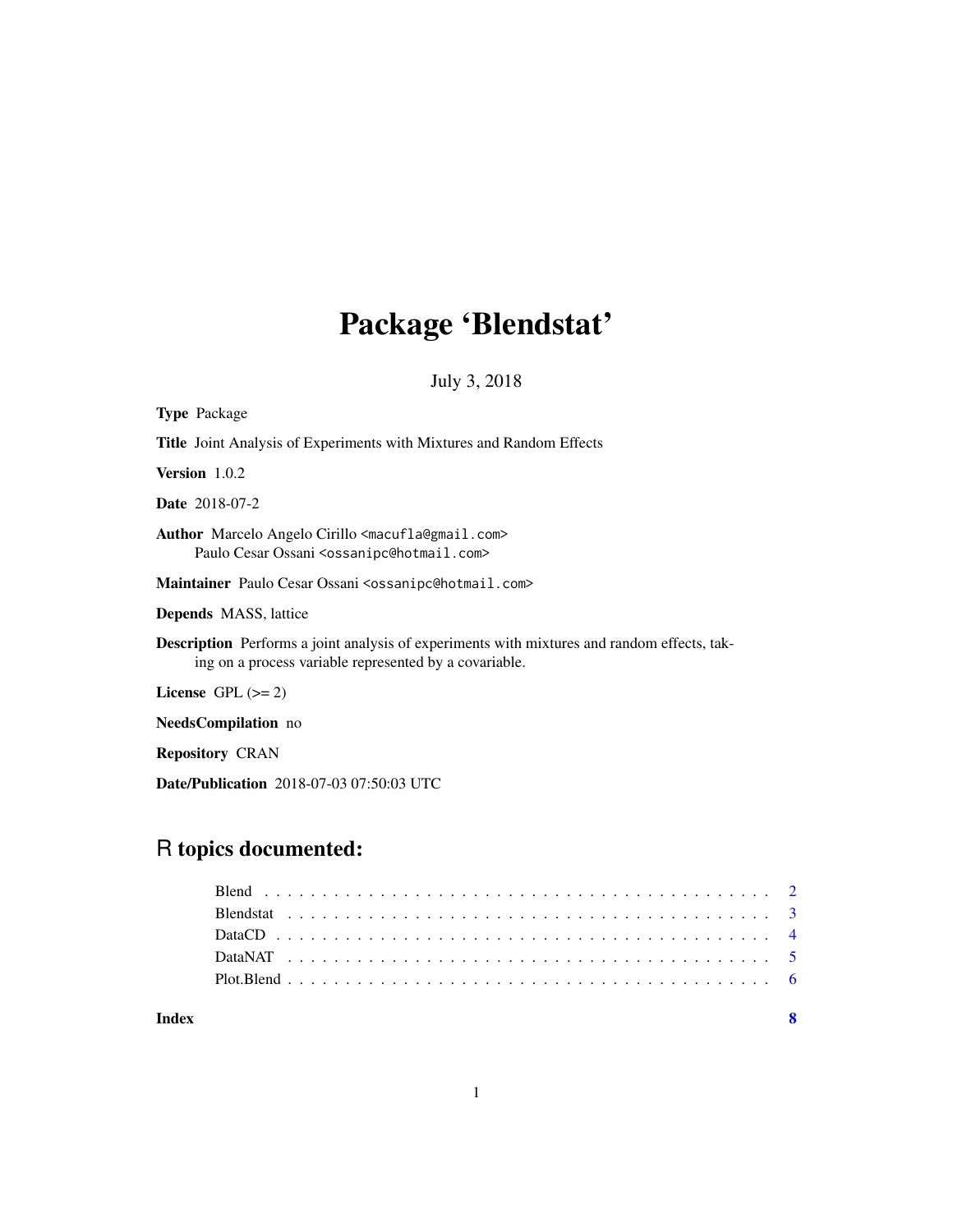<span id="page-1-1"></span><span id="page-1-0"></span>

# Description

Joint analysis of experiments with mixtures and random effects, taking on a process variable represented by a covariable.

# Usage

Blend(Exp, X, Y, Conc = NULL, Effects = NULL)

# Arguments

| X<br>variable).<br>Y<br>Response variable.<br>Vector with the concentrations (covariable) of the experiments.<br>Conc<br>Effects | Exp | Vector with the names of the experiments.                                         |
|----------------------------------------------------------------------------------------------------------------------------------|-----|-----------------------------------------------------------------------------------|
|                                                                                                                                  |     | Mixture variables (components), without the vector of the concentrations (co-     |
|                                                                                                                                  |     |                                                                                   |
|                                                                                                                                  |     |                                                                                   |
|                                                                                                                                  |     | Vector of the effects of the mixtures in a reference mixture (example: centroid). |

# Value

| MPred  | Matrix with the predicted and observed values.  |
|--------|-------------------------------------------------|
| MCPred | Matrix with the values predicted by components. |
| MExp   | Matrix with the design of the experiments.      |
| Theta  | Vector with the Theta estimates.                |

# Author(s)

Marcelo Angelo Cirillo

Paulo Cesar Ossani

#### References

Kalirajan, K. P.. On the estimation of a regression model with fixed and random coefficients. *Journal of Applied Statistics*, 17(2): 237-244, 1990. doi:10.1080/757582835

Swany, P. A. V. B. *Statistical Inference in Random Coefficient Regression Models.* Amsterdam: Springer Science & Business Media, 1971. 209 p.

# See Also

[Plot.Blend](#page-5-1)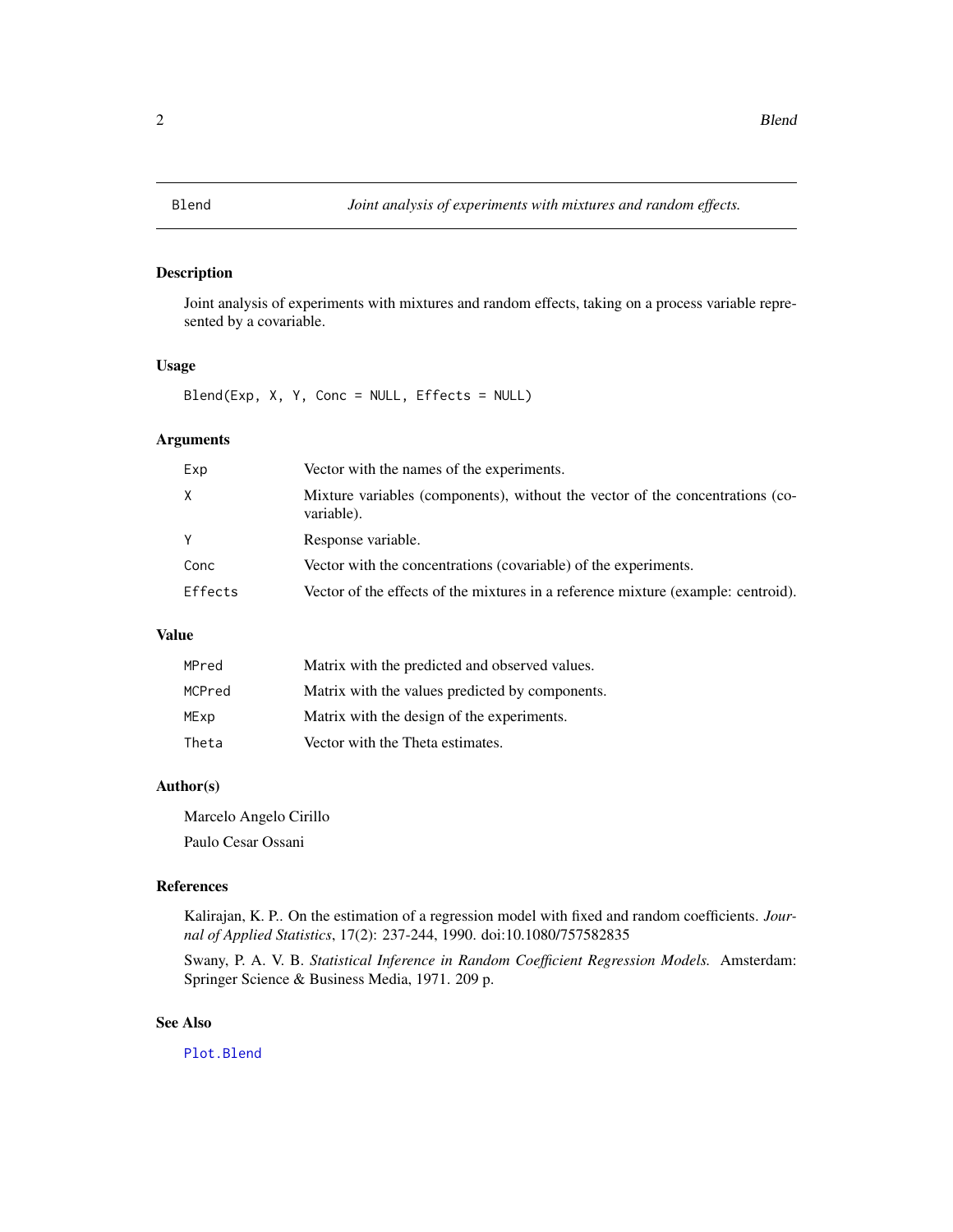#### <span id="page-2-0"></span>Blendstat 3

### Examples

```
data(DataNAT) # dataset
Exp \leq DataNAT[,2] # identification of experiments
X <- DataNAT[,3:6] # independent variable
Y <- DataNAT[,11] # dependent variable
# effects of the blends in a reference mixture
Effects \leq rep(c(-0.1,0,0.1,0.2,0.3,0.4,0.5,0.6,0.7),4)
Conc <- as.matrix(DataNAT[,7]) # covariate (process variable)
Res \leq Blend(Exp = Exp, X = X, Y = Y, Conc = Conc, Effects = Effects)
print("Predicted and observed values"); Res$MPred
print("Values predicted by components:"); Res$MCPred
print("Design of the experiments:"); Res$MExp
print("Estimates of the linear model parameters:"); Res$Theta
Tit <- c("Covariate (process variable)","Variable")
Xlab = "Effects" # label of the X axis
Ylab = "Predicted values" # label of the Y axis
Plot.Blend(Res, Titles = Tit, PosLeg = 2, xlabel = Xlab,
          ylabel = Ylab, BoxLeg = TRUE, Color = TRUE,
          Casc = TRUE)
```
Blendstat *A R Package for Joint Analysis of Experiments with Mixtures and Random Effects.*

#### Description

Joint analysis of experiments with mixtures and random effects, taking on a process variable represented by a covariable.

### Details

| Package:  | <b>Blendstat</b> |
|-----------|------------------|
| Type:     | Package          |
| Version:  | 1.0.2            |
| Date:     | 2018-07-02       |
| License:  | $GPL(>= 2)$      |
| LazyLoad: | yes              |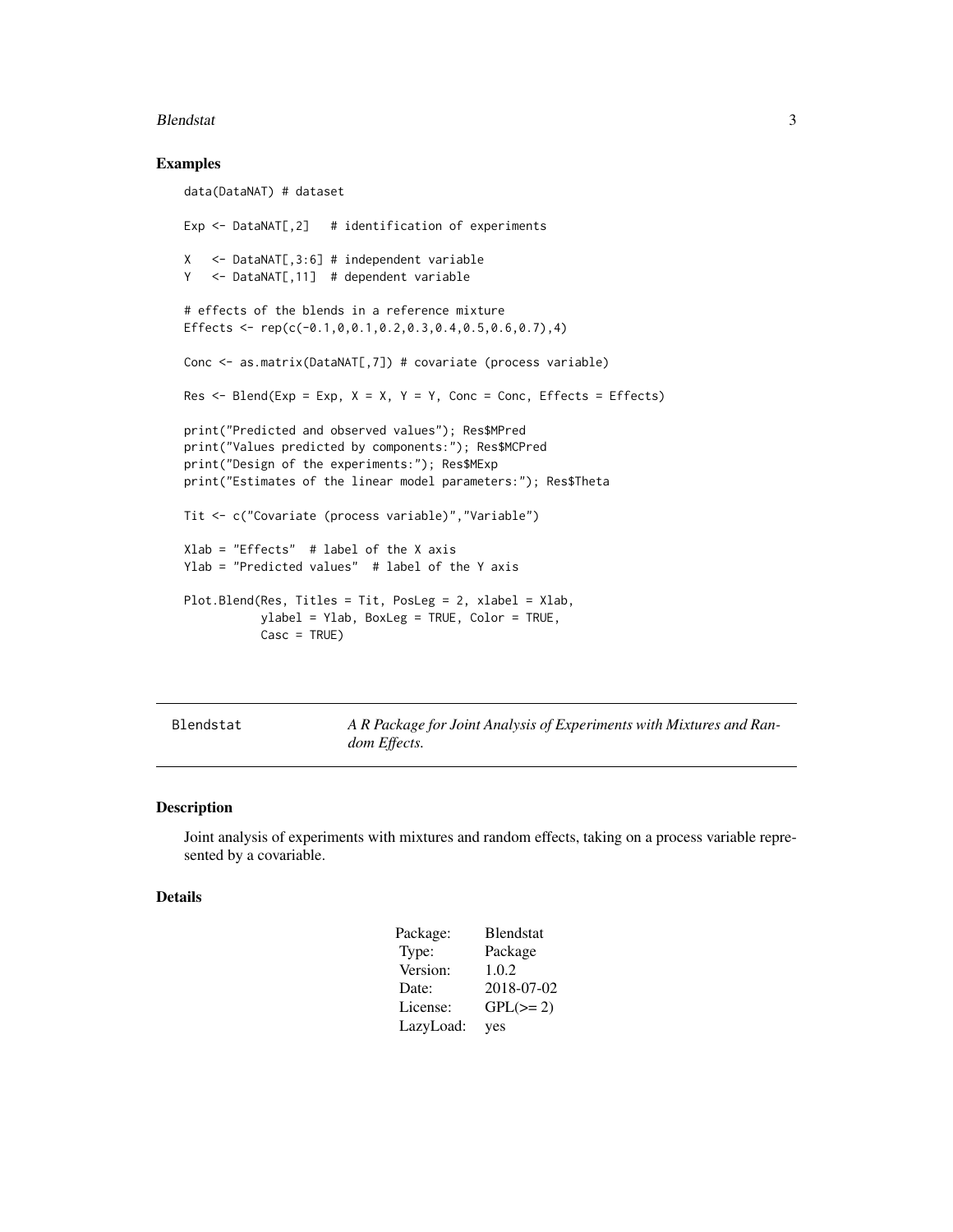#### <span id="page-3-0"></span>Author(s)

Marcelo Angelo Cirillo and Paulo Cesar Ossani.

Maintainer: Paulo Cesar Ossani <ossanipc@hotmail.com>

#### References

Kalirajan, K. P. On the estimation of a regression model with fixed and random coefficients. *Journal of Applied Statistics*, 17(2): 237-244, 1990. doi:10.1080/757582835

Swany, P. A. V. B. *Statistical Inference in Random Coefficient Regression Models.* Amsterdam: Springer Science & Business Media, 1971. 209 p.

DataCD *Dataset, peeled cherry coffee.*

#### Description

Database of coffee blends of different varieties processed via wet (peeled cherry).

#### Usage

data(DataCD)

#### Format

Database of coffee blends of different varieties processed via wet (peeled cherry). Formed by the variables: Exp (code of the experiments); CEB (specialty Bourbon Yellow coffee produced at an altitude above 1,200m); CT (roasted commercial coffee); CC (Conillon coffee); CEA (Acaia specialty coffee produced at altitude below 1,100m); Conc (concentrations at  $7\%$  and  $10\%$  (m/v) of roasted and ground coffee beans in 100 ml of water). Response variables defined by the sensorial attributes: Body, Taste, Acidity, Bitterness, Score.

#### References

Project yield and research entitled by "Quality of blends of specialty and non-specialty coffees of the region of the Mantiqueira Mountains - treatment of discrepant scores in tests with consumers". CNPq for their aid via grant number 304974/2015-3.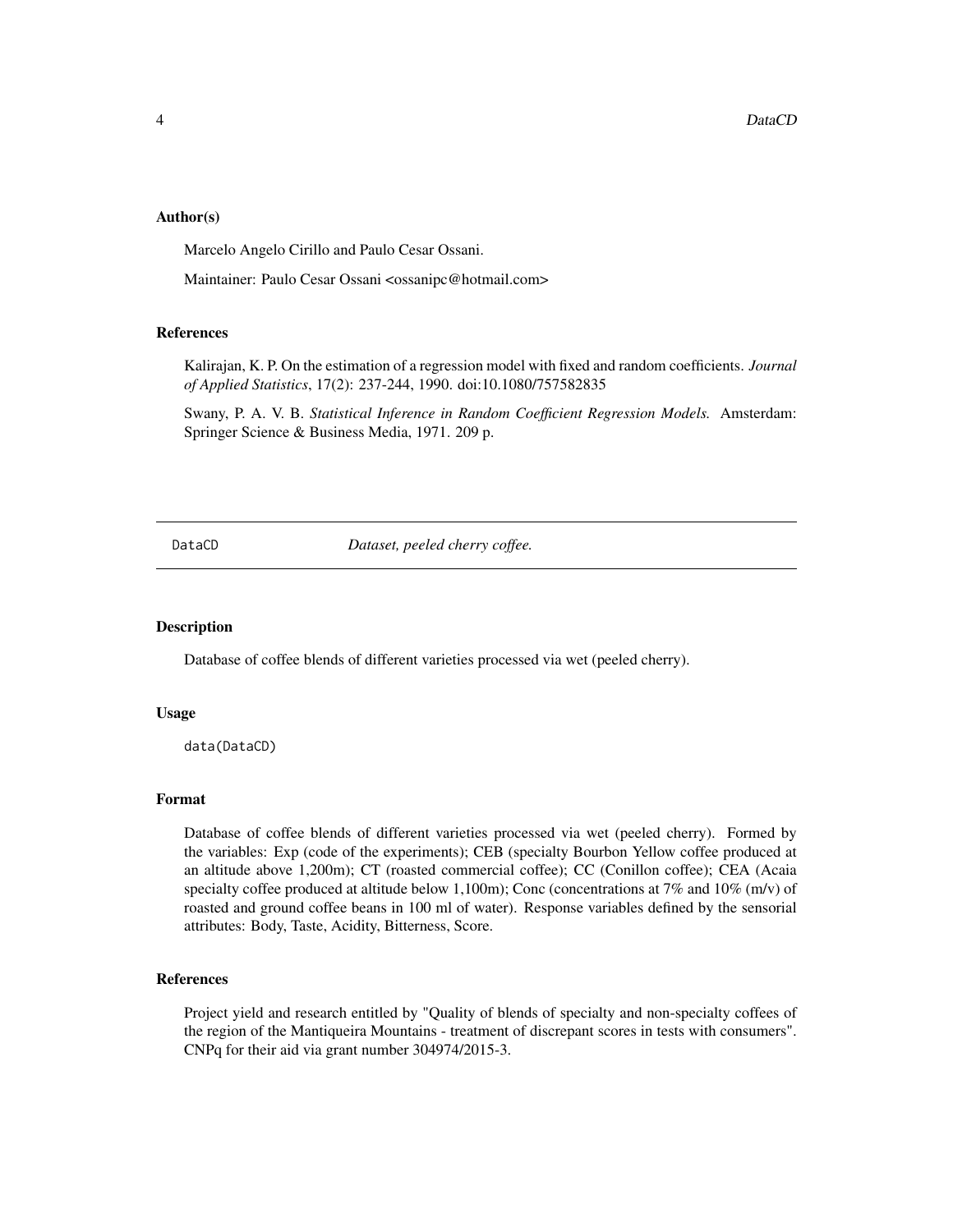#### <span id="page-4-0"></span>DataNAT 5

### Examples

```
data(DataCD) # dataset
Exp \leq DataCD[,2] # identification of the experiments
X <- DataCD[,3:6] # independent variables (components)
Y <- DataCD[,11] # dependent variable (response Bitterness)
# effects o the mixtures in the reference mixture
Effects <- rep(c(-0.1, 0.0.1, 0.2, 0.3, 0.4, 0.5, 0.6, 0.7), 4)Conc <- as.matrix(DataCD[,7]) # covariable (process variable)
Res \le Blend(Exp = Exp, X = X, Y = Y, Conc = Conc, Effects = Effects)
print("Predicted and observed values"); Res$MPred
print("Values predicted by components:"); Res$MCPred
print("Design of the experiments:"); Res$MExp
print("Estimates of the linear model parameters:"); Res$Theta
```
DataNAT *Dataset, natural cherry coffee.*

#### Description

Database of coffee blends of different varieties processed by dry via.

#### Usage

data(DataNAT)

#### Format

Database of coffee blends of different varieties processed by dry via. Formed by the variables: Exp (code of the experiments); CEB (specialty Bourbon Yellow coffee produced at an altitude above 1,200m); CT (roasted commercial coffee); CC (Conillon coffee); CEA (Acaia specialty coffee produced at altitude below 1,100m); Conc (concentrations at 7% and 10% (w/v) of roasted and ground coffee beans in 100 ml of water). Variable responses defined by sensory attributes: Body, Taste, Acidity, Bitterness, Score.

#### References

Project yield and research entitled by "Quality of blends of specialty and non-specialty coffees of the region of the Mantiqueira Mountains - treatment of discrepant scores in tests with consumers". CNPq for their aid via grant number 304974/2015-3.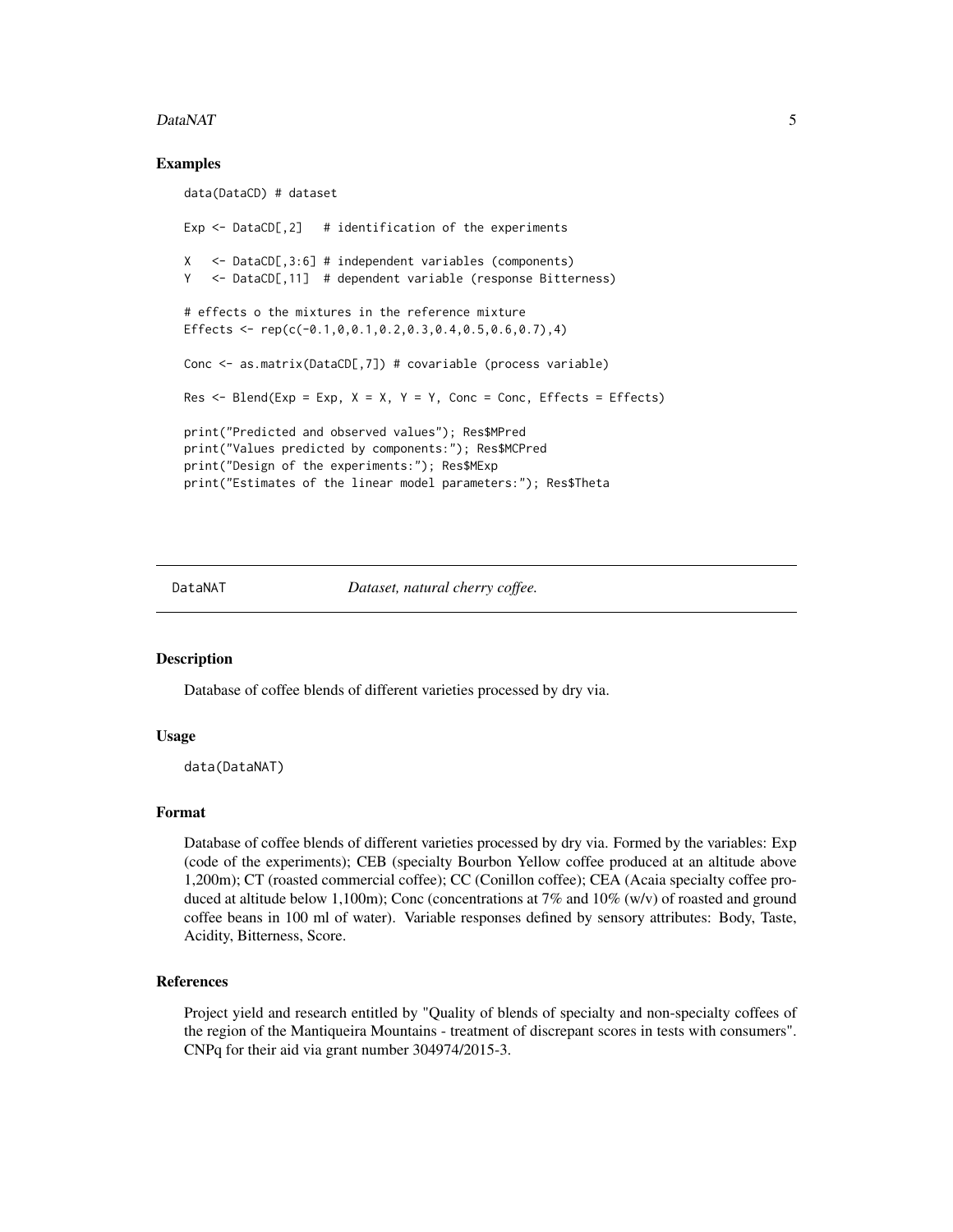### Examples

```
data(DataNAT) # dataset
Exp \leq DataNAT[,2] # identification of the experiments
X <- DataNAT[,3:6] # independent variables (components)
Y <- DataNAT[,11] # dependent variable (response Bitterness)
# effects o the mixtures in the reference mixture
Effects \leq rep(c(-0.1,0,0.1,0.2,0.3,0.4,0.5,0.6,0.7),4)
Conc <- as.matrix(DataNAT[,7]) # covariable (process variable)
Res \leq Blend(Exp = Exp, X = X, Y = Y, Conc = Conc, Effects = Effects)
print("Predicted and observed values"); Res$MPred
print("Values predicted by components:"); Res$MCPred
print("Design of the experiments:"); Res$MExp
print("Estimates of the linear model parameters:"); Res$Theta
```
<span id="page-5-1"></span>Plot.Blend *Plots of the results.*

#### Description

Plots of the results of the joint analysis of the experiments.

# Usage

Plot.Blend(BL, Titles = c(NA,NA), PosLeg = 2, xlabel = NA, ylabel = NA, BoxLeg = FALSE, Color = TRUE, Casc = TRUE)

#### Arguments

| BL     | Data of the Blend function.                                                                                                                                                          |
|--------|--------------------------------------------------------------------------------------------------------------------------------------------------------------------------------------|
| Titles | Titles for the plot of the effects of the concentrations and components. If it is<br>not defined, it assumes the default text.                                                       |
| PosLeg | 1 for caption in the left upper corner,<br>2 for caption in the right upper corner (default),<br>3 for caption in the right lower corner,<br>4 for caption in the left lower corner. |
| xlabel | Names the X axis, if not set, assumes the default text.                                                                                                                              |
| ylabel | Names the Y axis, if not set, assumes the default text.                                                                                                                              |
| BoxLeg | Puts frame on the caption (default $= TRUE$ ).                                                                                                                                       |
| Color  | Coloridos plots (default $=$ TRUE).                                                                                                                                                  |
| Casc   | Cascade effect in the presentation of the plots (default $= TRUE$ ).                                                                                                                 |

<span id="page-5-0"></span>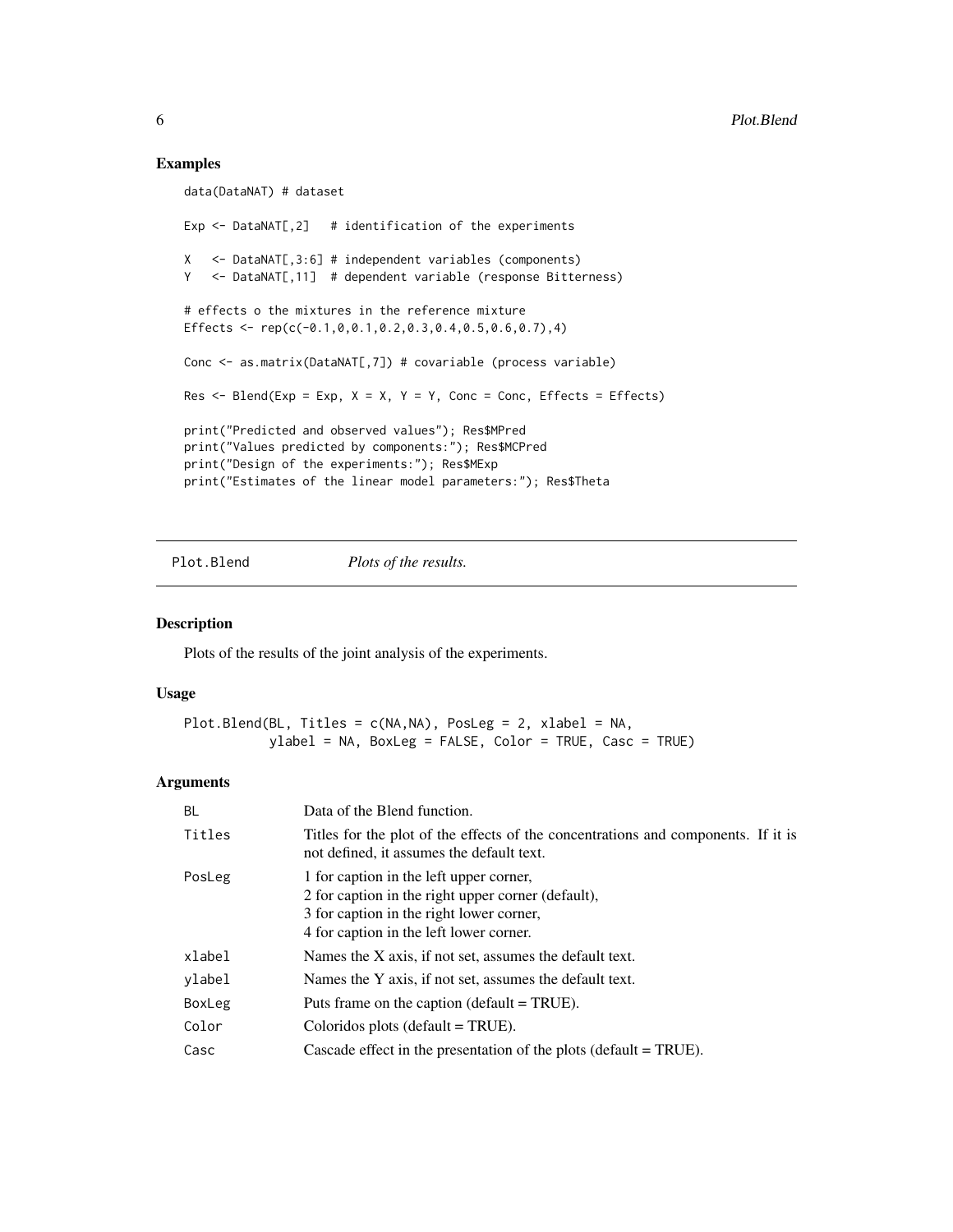#### <span id="page-6-0"></span>Plot.Blend 7

# Value

Return several plots.

#### Author(s)

Marcelo Angelo Cirillo Paulo Cesar Ossani

#### See Also

[Blend](#page-1-1)

# Examples

```
data(DataCD) # dataset
Exp \leq DataCD[,2] # identification of the experiments
X <- DataCD[,3:6] # independent variables (components)
Y <- DataCD[,11] # dependent variable (response Bitterness)
# effects o the mixtures in the reference mixture
Effects <- rep(c(-0.1,0,0.1,0.2,0.3,0.4,0.5,0.6,0.7),4)
Conc <- as.matrix(DataCD[,7]) # covariable (process variable)
Res \leq Blend(Exp = Exp, X = X, Y = Y, Conc = Conc, Effects = Effects)
print("Predicted and observed values"); Res$MPred
print("Values predicted by components:"); Res$MCPred
print("Design of the experiments:"); Res$MExp
print("Estimates of the linear model parameters:"); Res$Theta
Tit <- c("Covariable (process variable)","Variable")
Xlab = "Effects" # label of the X axis
Ylab = "Predicted values" # label of the Y axis
Plot.Blend(Res, Titles = Tit, PosLeg = 2, xlabel = Xlab,
           ylabel = Ylab, BoxLeg = TRUE, Color = TRUE,
           Casc = TRUE)
```